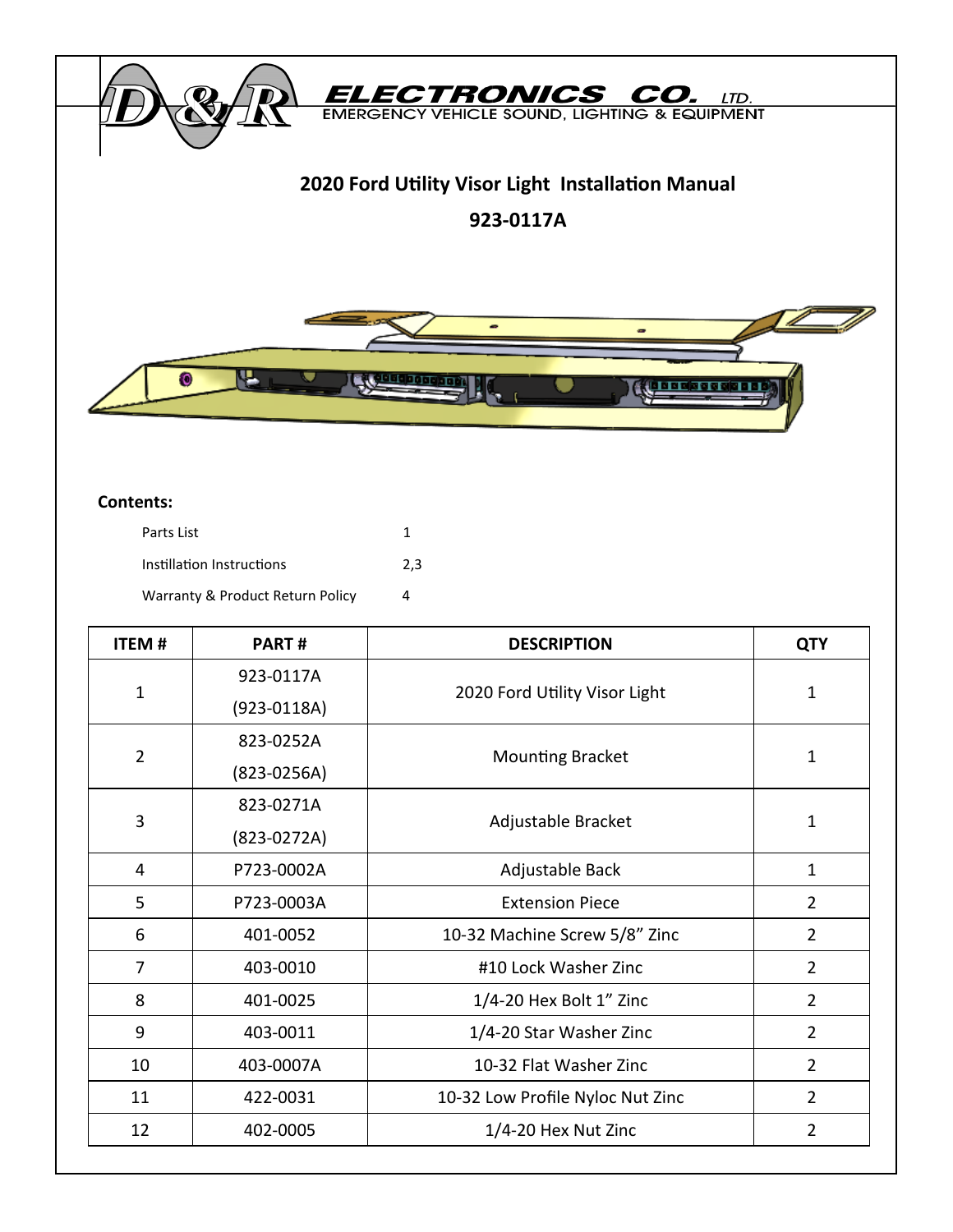## **INSTALLATION INSTRUCTIONS**

#### **(PHOTOS FROM FORD EXPLORER INSTILATION)**

**-PROCESS IS THE EXACT SAME**

## **Step 1**

### Vehicle Preparation

1. Remove the factory visor clips leaving the mounting points open



# **Step 2**

Mounting Preparation

1. Use the factory hardware to install the mounting bracket to the visor mounting points



# **Step 3**

### Visor Light Preparation

- 1. Slide the two 1/4-20 Hex nuts into the back of the "Adjustable Back" plastic piece.
- 2. Place the two small plastic pieces "Extension Piece" into the cut-outs of the "Adjustable Bracket".
- 3. Place the extension pieces over the ends of the adjustable back and be sure to line up the slots. This is used for consistency, but if you are having fitting problems can be adjusted.
- 4. Use the two 1/4-20 star washer and bolt to secure everything together. This can be seen in the photos to the right.
- 5. It is important to tighten these 1/4-20 bolts as the next step will have the visor pressure fit to the glass.





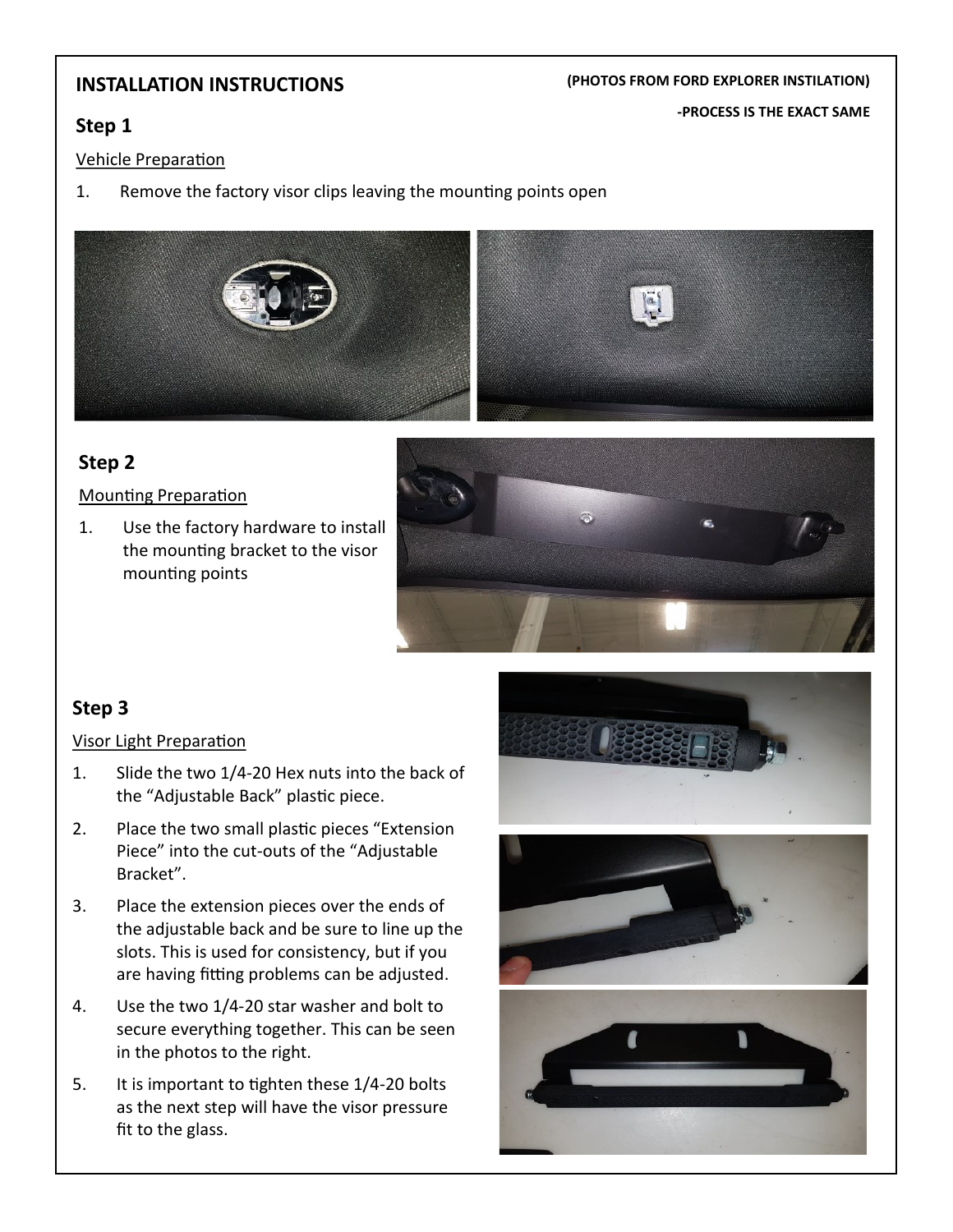6. This entire bracket system can then be mounted to the visor shrouds using the two 5/8" 10- 32 machine screws and lock washers





# **Step 4**

### Visor Light Installation

1. Use the 1/4-20 nyloc nut and washer to secure the visor light to the roof mounting bracket. This again has adjustability and can be moved for best fit. This step will leave the visor with a tight fit to ensure the pressure keeps the visor sealed against the glass.

# **Step 5**

## Wire Routing

1. The wires leading out of the visor run into the headliner to keep them from being visible.



# **Step 6**

## Mounting Preparation

1. The visor light should fit securely to the glass with no light leaks. If something is not fitting properly there are many forms of adjustments that can be made to ensure there is a proper fit. These adjustments are found in the adjustable back and the mounting bracket. As stated earlier a pressure fit will make the visor light nice and secure.